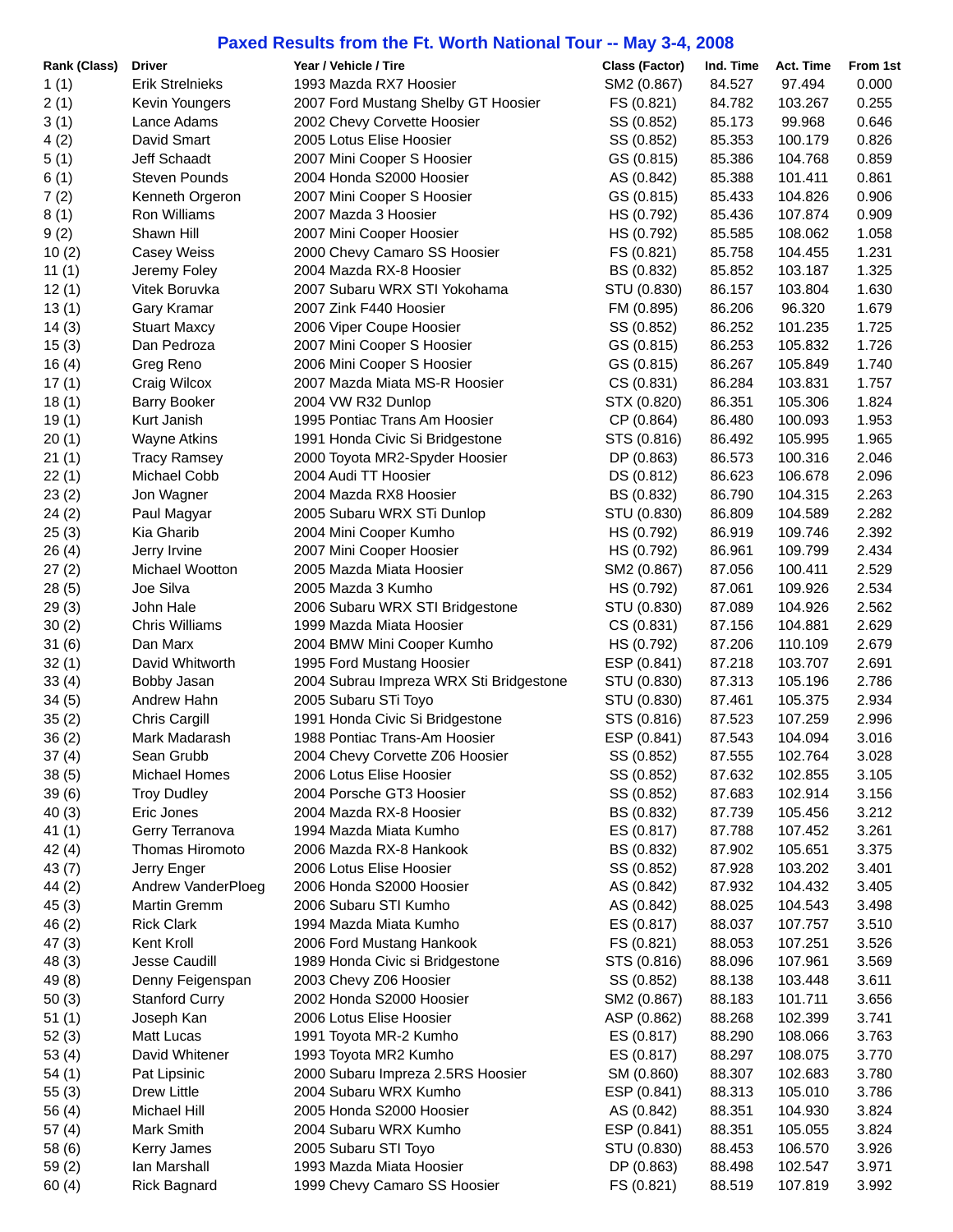| 61(9)     | <b>Philip Becker</b>    | 2006 Chevrolet Corvette Z06 Hoosier | SS (0.852)   | 88.536 | 103.915 | 4.009 |
|-----------|-------------------------|-------------------------------------|--------------|--------|---------|-------|
| 62 (10)   | Scott Bowman            | 2006 Lotus Elise Hoosier            | SS (0.852)   | 88.552 | 103.934 | 4.025 |
| 63(5)     | <b>Brock Ivers</b>      | 2005 Mini Cooper S Hoosier          | GS (0.815)   | 88.568 | 108.672 | 4.041 |
| 64(1)     | Tom Holt                | 1974 Datsun 280Z Hoosier            | FP (0.872)   | 88.601 | 101.607 | 4.074 |
| 65(3)     | Ward Marshall           | 1993 Mazda Miata Hoosier            | DP (0.863)   | 88.613 | 102.680 | 4.086 |
| 66(1)     | Andy Hollis             | 1993 Mazda Miata Toyo               | STS2 (0.818) | 88.637 | 108.358 | 4.110 |
| 67(2)     | <b>Greg Piper</b>       | 1983 kbs mk 4 Hoosier               | FM (0.895)   | 88.641 | 99.040  | 4.114 |
| 68(5)     | John Anthony            | 2001 Chevrolet Camaro Z28 Kumho     | FS (0.821)   | 88.664 | 107.995 | 4.137 |
| 69(5)     | Chris Barth             | 2006 Mazda RX8 Hankook              | BS (0.832)   | 88.668 | 106.572 | 4.141 |
| 70(2)     | Norman Wilhelm          | 2002 Subaru Impreza WRX Wyokohama   | STX (0.820)  | 88.688 | 108.156 | 4.161 |
| 71(7)     | Ryan Ameen              | 2005 Subaru Impreza WRX Sdunlop     | STU (0.830)  | 88.743 | 106.919 | 4.216 |
| 72(1)     | Carolyn Slocum          | 2001 Chevrolet Z06 Corvet Hoosier   | SSL (0.852)  | 88.883 | 104.323 | 4.356 |
| 73(2)     | Jim Kritzler            | 1990 Chevy Corvette Hoosier         | ASP (0.862)  | 88.894 | 103.125 | 4.367 |
| 74(4)     | Anne Robinson           | 2000 Toyota MR2 Spyder Hoosier      | DP (0.863)   | 88.939 | 103.058 | 4.412 |
| 75(3)     | Mick Harrison           | 1999 Mazda Miata Kumho              | CS (0.831)   | 89.013 | 107.116 | 4.486 |
| 76 (11)   | Greg Stirneman          | 2005 Lotus Elise Hoosier            | SS (0.852)   | 89.031 | 104.497 | 4.504 |
| 77(5)     | Robert Horton           | 2004 Honda S2000 Hoosier            | AS (0.842)   | 89.066 | 105.779 | 4.539 |
| 78 (6)    | Gregg Lee               | 2000 Honda S2000                    | AS (0.842)   | 89.087 | 105.804 | 4.560 |
| 79 (5)    | Aaron Breitweiser       | 1991 Toyota MR2 Kumho               | ES (0.817)   | 89.113 | 109.073 | 4.586 |
| 80(1)     | Wendell KarrAke         | ? Hoosier                           | CM (0.904)   | 89.122 | 98.586  | 4.595 |
| 81(2)     | <b>Rick Martinez</b>    | 1972 Datsun 280Z Hoosier            | FP (0.872)   | 89.140 | 102.225 | 4.613 |
|           | <b>Robert Seelig</b>    | 1989 Honda CRX Si Bridgestone       | STS2 (0.818) | 89.214 | 109.064 | 4.687 |
| 82(2)     |                         | 1992 Mazda Miata Hoosier            |              |        |         | 4.700 |
| 83(4)     | Chris Swearingen        |                                     | SM2 (0.867)  | 89.227 | 102.915 |       |
| 84(7)     | Robert Jones            | 2008 Honda S2000 Hoosier            | AS (0.842)   | 89.242 | 105.988 | 4.715 |
| 85 (12)   | <b>Brian Whitmire</b>   | 2006 Lotus XE Hoosier               | SS (0.852)   | 89.259 | 104.764 | 4.732 |
| 86(8)     | Henry Lin               | 2004 Subaru WRX STI Bridgestone     | STU (0.830)  | 89.263 | 107.546 | 4.736 |
| 87(6)     | Jerrett Jan             | 1993 Mazda Miata Kumho              | ES (0.817)   | 89.287 | 109.287 | 4.760 |
| 88 (13)   | David Jones             | 2006 Chevrolet Corvette Z06 Hoosier | SS (0.852)   | 89.291 | 104.802 | 4.764 |
| 89(2)     | <b>Bob Bailey</b>       | 2004 Dpodge SRT4 Kumho              | DS (0.812)   | 89.378 | 110.072 | 4.851 |
| 90(3)     | <b>Bob Neff</b>         | 2002 Chevrolet Corvette Z06 Hoosier | ASP (0.862)  | 89.381 | 103.690 | 4.854 |
| 91(3)     | Neal Bellamy            | 1992 Mazda Miata Bridgestone        | STS2 (0.818) | 89.413 | 109.307 | 4.886 |
| 92(3)     | Robert Huffman          | 1970 PORSCHE 914-6 Goodyear         | FP (0.872)   | 89.429 | 102.556 | 4.902 |
| 93(1)     | <b>Richard Windberg</b> | 1976 Volkswagen Scirocco Kumho      | EP (0.861)   | 89.433 | 103.871 | 4.906 |
| 94 (14)   | <b>Charles Cram</b>     | 2002 Chevrolet Corvette Kumho       | SS (0.852)   | 89.438 | 104.974 | 4.911 |
| 95(1)     | <b>Darrin Towers</b>    | 2000 ItalKart SuperSonic H          | F125 (0.948) | 89.457 | 94.364  | 4.930 |
| 96 (15)   | James Hollinsworth      | 2007 Chevrolet Corvette Z06 Hoosier | SS (0.852)   | 89.495 | 105.041 | 4.968 |
| 97(3)     | <b>Phillip Penner</b>   | 2007 Zink F440 Hoosier              | FM (0.895)   | 89.521 | 100.024 | 4.994 |
| 98(7)     | Gabby Garner            | 1990 Mazda Miata Kumho              | ES (0.817)   | 89.609 | 109.680 | 5.082 |
| 99(6)     | George Weeks            | 2004 Ford Mustang Mach 1 Hoosier    | FS (0.821)   | 89.610 | 109.147 | 5.083 |
| 100(8)    | Jim Harris              | 2005 Honda S2000 Kumho              | AS (0.842)   | 89.635 | 106.455 | 5.108 |
| 101(7)    | Van Townsend            | 1989 Honda Civic Sigh Kumho         | HS (0.792)   | 89.646 | 113.190 | 5.119 |
| 102(9)    | Doug Wille              | 2001 Porsche Boxster Hoosier        | AS (0.842)   | 89.707 | 106.540 | 5.180 |
| 103(9)    | Kevin Murphy            | 2005 Mitsubishi Lancer Yokohama     | STU (0.830)  | 89.752 | 108.135 | 5.225 |
| 104(10)   | Jim Hedderick           | 2001 Porsche Boxster S Hoosier      | AS (0.842)   | 89.752 | 106.594 | 5.225 |
| 105(6)    | James Koffeman          | 1007 Mazda RX7                      | BS (0.832)   | 89.819 | 107.956 | 5.292 |
| 106(2)    | <b>Bruce Dickey</b>     | 1989 Crossle 70F Hoosier            | CM (0.904)   | 89.895 | 99.441  | 5.368 |
| 107(2)    | <b>Todd Farris</b>      | 1979 Ford Mustang Hoosier           | CP (0.864)   | 89.926 | 104.081 | 5.399 |
| 108(3)    | Paul Carrig             | 2004 Volkswagen R32                 | STX (0.820)  | 90.025 | 109.787 | 5.498 |
| 109(8)    | Jimmie Stewart          | 1991 Toyota MR-2 Kumho              | ES (0.817)   | 90.055 | 110.227 | 5.528 |
| 110 $(4)$ | Jimmie Edrington        | 1999 Mazda Miata Hoosier            | CS (0.831)   | 90.135 | 108.466 | 5.608 |
| 111 $(4)$ | Tommy Regan             | 1991 BMW 325is Bridgestone          | STS (0.816)  | 90.201 | 110.541 | 5.674 |
| 112(9)    | Jarod Baney             | 1996 Mazda Miata R Kumho            | ES (0.817)   | 90.207 | 110.413 | 5.680 |
| 113 (16)  | Karter Bollmann         | 2006 Lotus Elise Hoosier            | SS (0.852)   | 90.217 | 105.888 | 5.690 |
| 114(5)    | Aaron Boltman           | 2004 Chevrolet Z06 Corvette Hoosier | SM2 (0.867)  | 90.300 | 104.152 | 5.773 |
| 115(17)   | Doug Maxcy              | 2006 Viper Coupe Hoosier            | SS (0.852)   | 90.346 | 106.040 | 5.819 |
| 116 (18)  | Jeffrey Vogel           | 2004 Chevrolet Z06 Hoosier          | SS (0.852)   | 90.451 | 106.163 | 5.924 |
| 117 $(4)$ | <b>Ben Castillo</b>     | 1991 Honda Civic SI Bridgestone     | STX (0.820)  | 90.470 | 110.329 | 5.943 |
| 118(5)    | Phillip Osborne         | 1988 Ford Focus SVT Bridgestone     | STS (0.816)  | 90.495 | 110.901 | 5.968 |
| 119(6)    | Kyung Wootton           | 2005 Mazda Miata Hoosier            | SM2 (0.867)  | 90.497 | 104.380 | 5.970 |
| 120(7)    | Robert Godby            | 1992 Mazda Miata Hoosier            | SM2 (0.867)  | 90.502 | 104.385 | 5.975 |
| 121(2)    | Iven Dudley             | 2004 Porsche GT3 Hoosier            | SSL (0.852)  | 90.521 | 106.245 | 5.994 |
| 122(4)    | Mark Lang               | 2006 Lotus Elise Hoosier            | ASP (0.862)  | 90.629 | 105.138 | 6.102 |
|           |                         |                                     |              |        |         |       |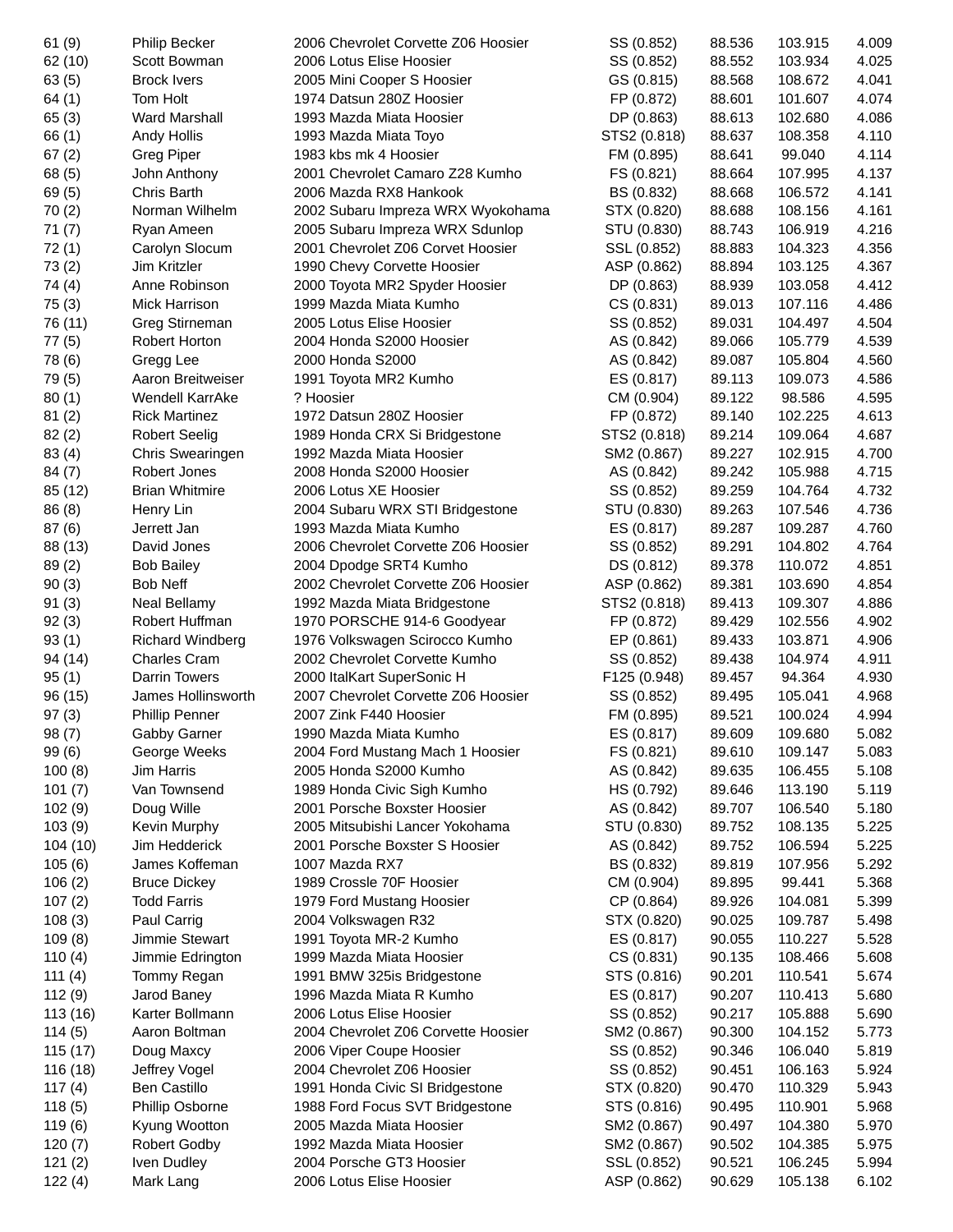| 123(4)   | William Manell        | 1983 KBS MK4 Hoosier               | FM (0.895)   | 90.632 | 101.265 | 6.105  |
|----------|-----------------------|------------------------------------|--------------|--------|---------|--------|
| 124(7)   | Edward Koffeman       | 2007 Mazda RX-8 Hankook            | BS (0.832)   | 90.674 | 108.983 | 6.147  |
| 125(1)   | Monica Harrison       | 2006 Mazda MX-5 Hoosier            | CSP (0.856)  | 90.678 | 105.932 | 6.151  |
| 126(1)   | Jean Schaadt          | 2007 MINI Cooper S Hoosier         | GSL (0.815)  | 90.718 | 111.311 | 6.191  |
| 127(5)   | Jayson Woodruff       | 2000 Dodge Dakota Kumho            | ESP (0.841)  | 90.780 | 107.943 | 6.253  |
| 128(1)   | Douglas Turner        | 1990 Mazda Miata Hoosier           | EM (0.887)   | 90.783 | 102.348 | 6.256  |
| 129 (10) | Jason Baney           | 1996 Mazda Miata R Kumho           | ES (0.817)   | 90.802 | 111.141 | 6.275  |
| 130(3)   | Alan Bartling         | 1979 Ford Mustang Hoosier          | CP (0.864)   | 90.830 | 105.127 | 6.303  |
| 131(5)   | John Baker            | 1999 Mazda Miata Kumho             | CS (0.831)   | 90.842 | 109.316 | 6.315  |
| 132(7)   | Tye Jackson           | 2001 Chevy Camaro Z28 Kumho        | FS (0.821)   | 90.867 | 110.679 | 6.340  |
| 133(6)   | Sierra Pedroza        | 2007 MINI Cooper S Hoosier         | GS (0.815)   | 90.928 | 111.568 | 6.401  |
| 134 (11) | Steve Hudson          | 2006 Honda S2000 Hoosier           | AS (0.842)   | 90.991 | 108.065 | 6.464  |
| 135(1)   | Jane Willis           | 1983 mARK 4 kBS Hoosier            | FML (0.895)  | 90.999 | 101.675 | 6.472  |
| 136(1)   | Donna Hill            | 2007 MINI Cooper Kumho             | HSL (0.792)  | 91.007 | 114.908 | 6.480  |
| 137(2)   | Ryan Heller           | 2005 Margay Brava Rotax 1          | F125 (0.948) | 91.061 | 96.056  | 6.534  |
| 138(1)   | <b>Keith Starr</b>    | 1982 Tiga DSR Hoosier              | BM (0.937)   | 91.067 | 97.190  | 6.540  |
| 139(4)   | Jeff Stroh            | 1965 Ford Mustang Goodyear         | CP (0.864)   | 91.073 | 105.408 | 6.546  |
| 140(2)   | Dakota Southerland    | 2002 Pocket Rocket Form S Hoosier  | BM (0.937)   | 91.249 | 97.384  | 6.722  |
| 141(5)   | Tim Dorman            | 1998 Chevrolet Corvette Hoosier    | ASP (0.862)  | 91.586 | 106.248 | 7.059  |
| 142(3)   | Joseph Hernandez      | 2002 Pocket Rocket Form S Hoosier  |              | 91.595 | 97.753  | 7.068  |
|          |                       |                                    | BM (0.937)   |        |         |        |
| 143(2)   | Grady Wood            | 1988 Honda Civic Hoosier           | SM (0.860)   | 91.608 | 106.521 | 7.081  |
| 144(4)   | Michelle Seelig       | 1989 Honda CRX Si Bridgestone      | STS2 (0.818) | 91.818 | 112.247 | 7.291  |
| 145(1)   | Amy Fair              | 1991 BMW 318is Bridgestone         | STSL (0.816) | 91.889 | 112.609 | 7.362  |
| 146(1)   | Connie Booker         | 2004 VW R32 Dunlop                 | STXL (0.820) | 91.901 | 112.074 | 7.374  |
| 147(1)   | <b>Terry Fair</b>     | 1993 BMW 318is-LS1 Kumho           | XP (0.882)   | 91.929 | 104.228 | 7.402  |
| 148(5)   | <b>Edward Kramar</b>  | 1989 Red Devil F500 Hoosier        | FM (0.895)   | 91.979 | 102.770 | 7.452  |
| 149(3)   | Ann Vogel             | 2004 Chevrolet Z06 Hoosier         | SSL (0.852)  | 92.025 | 108.011 | 7.498  |
| 150(3)   | Jason Minehart        | 2000 Mazda Protege Hoosier         | SM (0.860)   | 92.029 | 107.010 | 7.502  |
| 151(5)   | <b>Robert Lewis</b>   | 1965 Ford Mustang Goodyear         | CP (0.864)   | 92.049 | 106.538 | 7.522  |
| 152 (11) | Doug Covington        | 1994 Mazda Miata Kumho             | ES (0.817)   | 92.065 | 112.687 | 7.538  |
| 153(6)   | <b>Phillip Adams</b>  | 2003 Ford Focus SVT Kumho          | STS (0.816)  | 92.127 | 112.901 | 7.600  |
| 154(3)   | David Hedderick       | 2001 CRG Heron Plus YZ12           | F125 (0.948) | 92.312 | 97.376  | 7.785  |
| 155(2)   | lain Peebles          | 2006 Mazda MX-5 Miata              | CSP (0.856)  | 92.370 | 107.909 | 7.843  |
| 156(6)   | Jeff Spector          | 2002 Pontiac Trans Am              | ESP (0.841)  | 92.416 | 109.888 | 7.889  |
| 157(6)   | Collins Hal           | 1999 Mazda Miata Kumho             | CS (0.831)   | 92.594 | 111.425 | 8.067  |
| 158(8)   | Larry Peak            | 2006 Mazda 3I Kumho                | HS (0.792)   | 92.661 | 116.996 | 8.134  |
| 159(7)   | W Sephus              | 2000 Dodge Dakota Kumho            | ESP (0.841)  | 92.730 | 110.262 | 8.203  |
| 160 (12) | Daniel Lantz          | 1994 Mazda Miata Kumho             | ES (0.817)   | 92.869 | 113.671 | 8.342  |
| 161(4)   | Damon Bottorff Ralt   | RT-5 Hoosier                       | BM (0.937)   | 93.094 | 99.353  | 8.567  |
| 162(1)   | Donna Bartling        | 1979 Ford Mustang Hoosier          | CPL (0.864)  | 93.152 | 107.815 | 8.625  |
| 163(5)   | John Garcia           | 1983 Ralt/Mazda RT5 Hoosier        | BM (0.937)   | 93.221 | 99.489  | 8.694  |
| 164(1)   | <b>Stuart Lumpkin</b> | 1997 LeGrand Dragon Sr1- Hoosier   | AM (1.000)   | 93.242 | 93.242  | 8.715  |
| 165 (19) | <b>Clement Jones</b>  | 2008 Chevy Corvette Hoosier        | SS (0.852)   | 93.429 | 109.659 | 8.902  |
| 166(8)   | <b>Michael Powell</b> | 2005 Chevrolet Corvette Kumho      | SM2 (0.867)  | 93.457 | 107.793 | 8.930  |
| 167(9)   | Kevin Yap             | 2005 Toyota Corolla Hoosier        | HS (0.792)   | 93.539 | 118.105 | 9.012  |
| 168 (10) | Kenneth Floyd         | 2006 Mazda 3I Kumho                | HS (0.792)   | 93.574 | 118.149 | 9.047  |
| 169(2)   | <b>Brian Sullivan</b> | 1962 Lotus Stalker                 | EM (0.887)   | 93.600 | 105.524 | 9.073  |
| 170(4)   | Paul Dornburg         | 2005 Subaru WRX STi Bridgestone    | SM (0.860)   | 93.643 | 108.887 | 9.116  |
| 171(5)   | Stephen Eberlein      | 1990 Mazda Miata Bridgestone       | STS2 (0.818) | 93.650 | 114.486 | 9.123  |
| 172(4)   | <b>Tracy Gaudu</b>    | 2008 Chevrolet Corvette C6 Hoosier | SSL (0.852)  | 93.811 | 110.107 | 9.284  |
| 173 (9)  | Chris Wheelock        | 1999 Chevrolet Corvette N/A        | SM2 (0.867)  | 93.914 | 108.321 | 9.387  |
| 174(2)   | <b>Bethany Tate</b>   | 1997 BMW 328 Bridgestone           | STXL (0.820) | 93.916 | 114.532 | 9.389  |
| 175(3)   | George Hammond        | 2000 Toyota MR2 Spyder Kumho       | CSP (0.856)  | 94.092 | 109.921 | 9.565  |
| 176(1)   | Gary Abrahamzon       | 2001 Birkin CS3 Hoosier            | DM (0.890)   | 94.178 | 105.818 | 9.651  |
|          | <b>Vivek Goel</b>     |                                    |              |        |         |        |
| 177(5)   |                       | 2002 Acura RSX-5 Falken            | STX (0.820)  | 94.192 | 114.868 | 9.665  |
| 178 (11) | Hank Derr             | 1989 Honda Civic Si Kumho          | HS (0.792)   | 94.264 | 119.020 | 9.737  |
| 179(7)   | James Padron          | 1998 Acura Integra Falken          | STS (0.816)  | 94.278 | 115.537 | 9.751  |
| 180(6)   | Andy Franco           | 2006 Chevrolet Corvette Co Hoosier | ASP (0.862)  | 94.504 | 109.633 | 9.977  |
| 181(6)   | Christopher Ledbetter | 1997 BMW 328iS Bridgestone         | STX (0.820)  | 94.524 | 115.273 | 9.997  |
| 182(4)   | John Robbins          | 2006 Mazda MX-5                    | CSP (0.856)  | 94.609 | 110.524 | 10.082 |
| 183(1)   | Elizabeth Whitworth   | 1995 Ford Mustang Hoosier          | ESPL (0.841) | 94.644 | 112.538 | 10.117 |
| 184(6)   | Kenneth Baker         | 2004 Knight DS-R Hoosier           | BM (0.937)   | 94.669 | 101.034 | 10.142 |